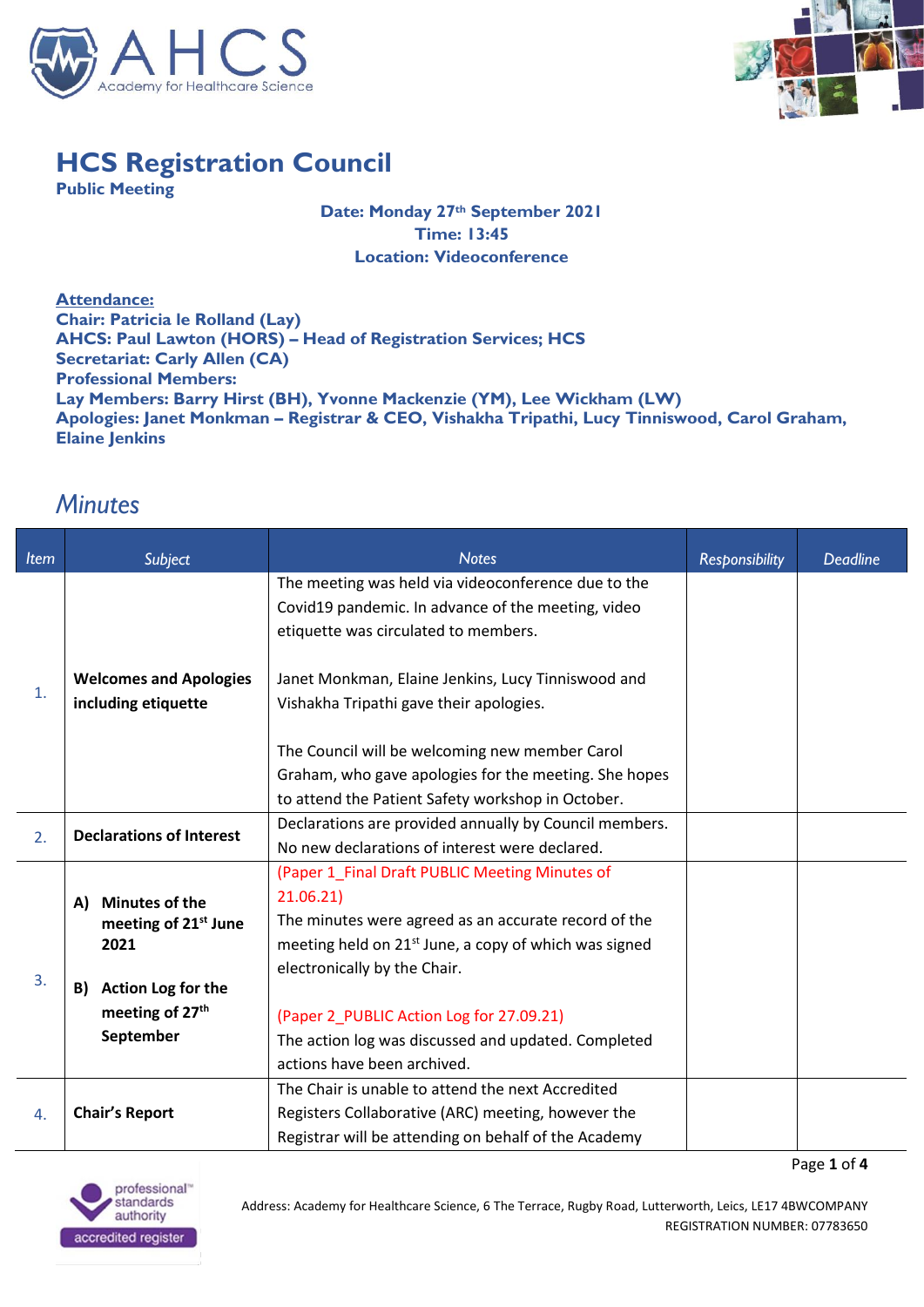



Page **2** of **4**

|    |                    | instead. [post-meeting note: The Chairman, John Stevens        |     |          |
|----|--------------------|----------------------------------------------------------------|-----|----------|
|    |                    | attended on behalf of AHCS]                                    |     |          |
|    |                    |                                                                |     |          |
|    |                    | Work surrounding the integration of the Registration           |     |          |
|    |                    | Council for Clinical Physiologists (RCCP) within the           |     |          |
|    |                    |                                                                |     |          |
|    |                    | Academy is ongoing. In October the non-Executive               |     |          |
|    |                    | Directors of both boards are meeting, while the AHCS           |     |          |
|    |                    | and RCCP staff will be meeting for a two-day team              |     |          |
|    |                    | building workshop.                                             |     |          |
|    |                    | All Council members have been invited to attend the            |     |          |
|    |                    | annual joint workshop with the Regulation Board, which         |     |          |
|    |                    | this year has a focus on Patient Safety. This is to be held    |     |          |
|    |                    | on 27 <sup>th</sup> October, with members of the AHCS          |     |          |
|    |                    | Management Board also receiving an invitation. This            |     |          |
|    |                    | event will be Chaired by the HCS Registration and              |     |          |
|    |                    | Regulation Board Chair, Patricia le Rolland.                   |     |          |
|    |                    |                                                                |     |          |
|    |                    | The next issue of the HCS Leadership Journal will be           |     |          |
|    |                    | released mid-November.                                         |     |          |
|    |                    |                                                                |     |          |
|    |                    | The Chair has attended all the AHCS Management Board           |     |          |
|    |                    | meetings, in the role of non-Executive Director.               |     |          |
|    |                    | A presentation was made to the Council by the HORS,            |     |          |
|    |                    | providing an update on recent activities of the Academy.       |     |          |
|    |                    | The slides will be circulated with the minutes of the          |     |          |
|    |                    | meeting as well as published on the website.                   |     |          |
|    |                    | Revisions to Scope of HSS Register                             |     |          |
|    | <b>AHCS Update</b> | Stage 2 of the project plan will be taking proposals to        |     |          |
|    |                    | <b>HCS Registration Council and Professional Bodies</b>        |     |          |
| 5. |                    | Council, then the Regulation Board.                            |     |          |
|    |                    | The Chair suggested the Academy needs to be doing<br>$\bullet$ |     |          |
|    |                    | more with the "Rose guide" tool.                               |     |          |
|    |                    | Action: Council members were asked to analyse and              | All | 11.10.21 |
|    |                    | contribute comments towards the outline outside of the         |     |          |
|    |                    | meeting. Send to HOS and copy in the Chair.                    |     |          |
|    |                    | <b>Healthcare Science Programmes</b>                           |     |          |
|    |                    | Council agreed that the AHCS should develop an                 |     |          |
|    |                    | accreditation process at programme level to enable             |     |          |
|    |                    | registration.                                                  |     |          |
|    |                    |                                                                |     |          |
|    |                    | <b>Quality Assurance</b>                                       |     |          |

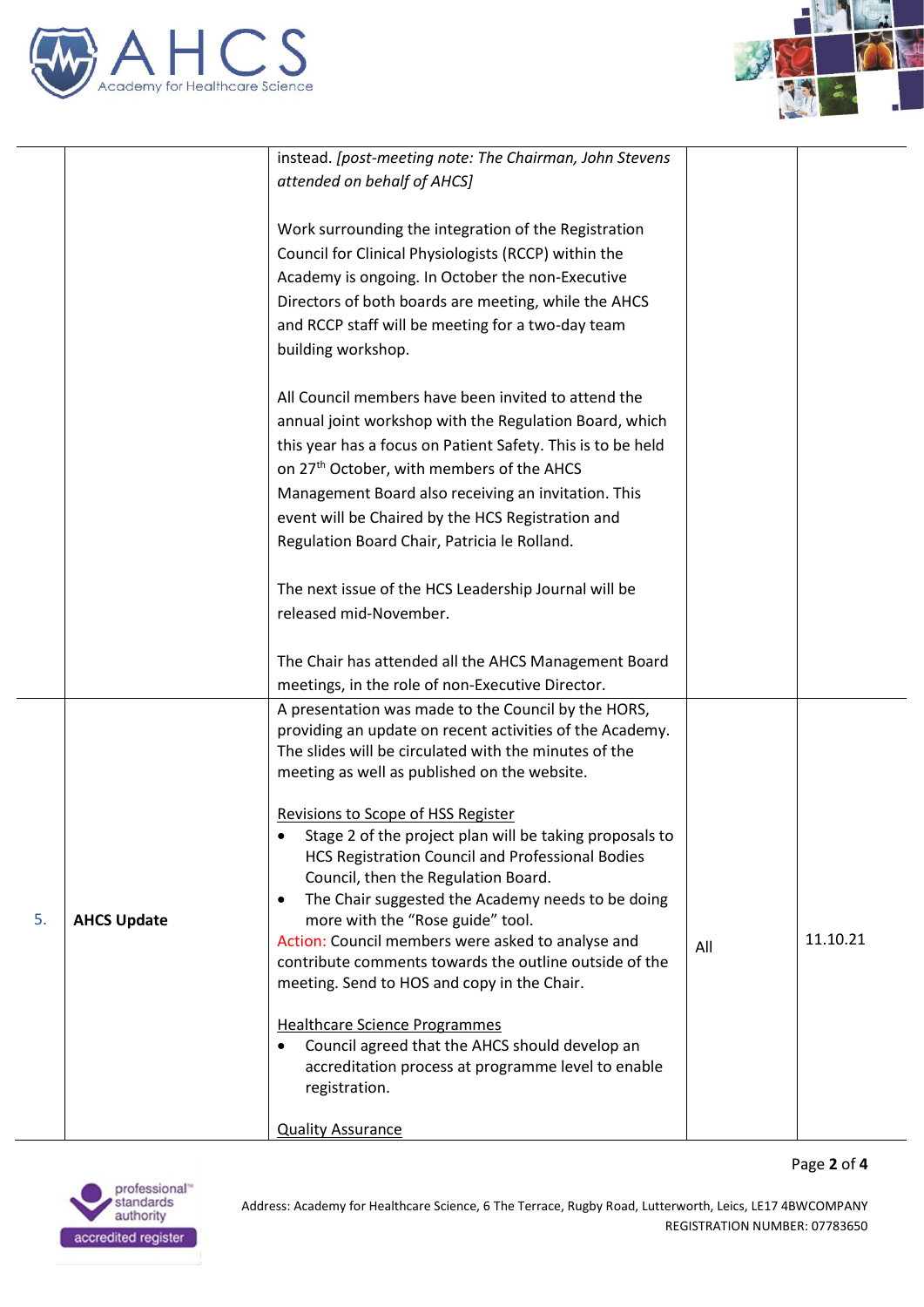



|    |                                                     | GCRB - the Chair advised that the Registrar had<br>$\bullet$<br>recommended ratification of the decision to approve<br>the registration of Genetic Counsellors who had been<br>unable to undergo supervision. The Chair had<br>ratified the decision and those individuals were now<br>registered.                                                                                                                                         |            |          |
|----|-----------------------------------------------------|--------------------------------------------------------------------------------------------------------------------------------------------------------------------------------------------------------------------------------------------------------------------------------------------------------------------------------------------------------------------------------------------------------------------------------------------|------------|----------|
|    |                                                     | <b>Shared Temporary Register</b><br>Will be closed as of 1 <sup>st</sup> November.<br>A joint statement will be put on website.<br>٠<br>Action: A summary of the numbers that went through the<br>STR to be provided at the next meeting.                                                                                                                                                                                                  | <b>CEO</b> | Feb 2022 |
|    |                                                     | <b>Professional Standards Authority</b><br>HORS will be in discussions with the PSA regarding<br>reaccreditation requirements and timescales for<br>submission.<br>Initially an assessment against new PSA Standard 1b<br>٠<br>- The Public interest Test, incorporating the benefits<br>and risks associated with the roles undertaken by<br>registrants. Potentially combine a review of the Risk<br>Register alongside this assessment. |            |          |
|    |                                                     | Finance<br>Chair will be attending the Governance and Scrutiny<br>committee that will be reviewing the finances to ensure<br>that the work of the HCS Registration Council is properly<br>reflected.<br>Action: Chair to feed back at next meeting.                                                                                                                                                                                        | Chair      | Feb 2022 |
|    |                                                     | <b>AHCS Organisational Review</b><br>The Chair informed Council members that the review was<br>initiated due to the merger with RCCP.<br>The Registration Council Chair will be chairing the<br>Regulation Governance task and finish group and the<br>outcomes of the task and finish groups will be shared<br>with the Council members.                                                                                                  |            |          |
|    | <b>HCS Accredited Registers</b><br><b>Work Plan</b> | The Council reviewed and discussed the Work Plan. Items<br>no longer relevant to the Council had been removed as<br>per discussions at the last meeting.                                                                                                                                                                                                                                                                                   |            |          |
| 6. |                                                     | <b>HCS Registrant Survey</b><br>The Council is keen to have a finalised Communication<br>and Marketing plan so that a registrant survey can be<br>undertaken. The Council is keen for the survey to be<br>completed by the end of the financial year.                                                                                                                                                                                      |            |          |